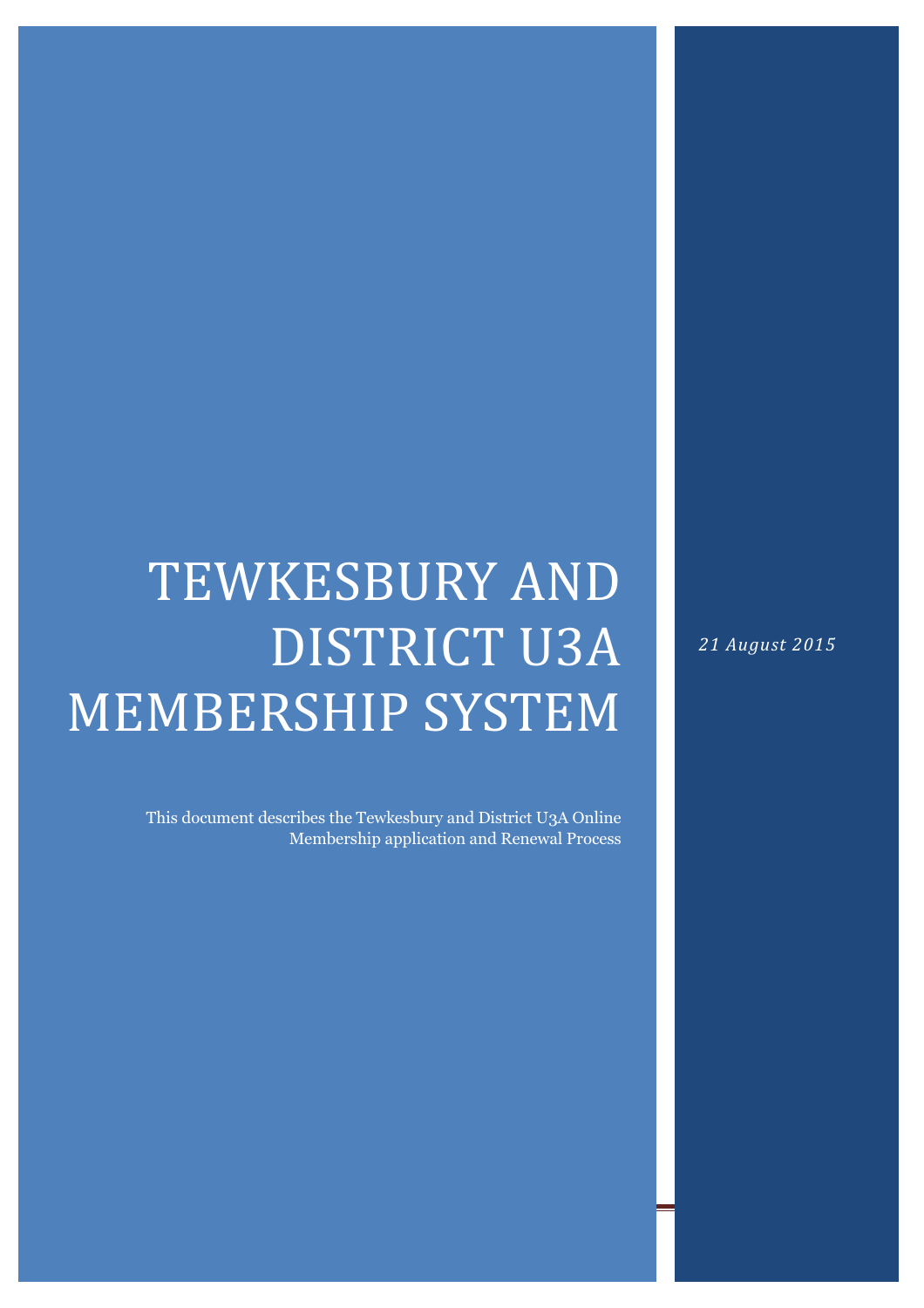## Your Online Membership System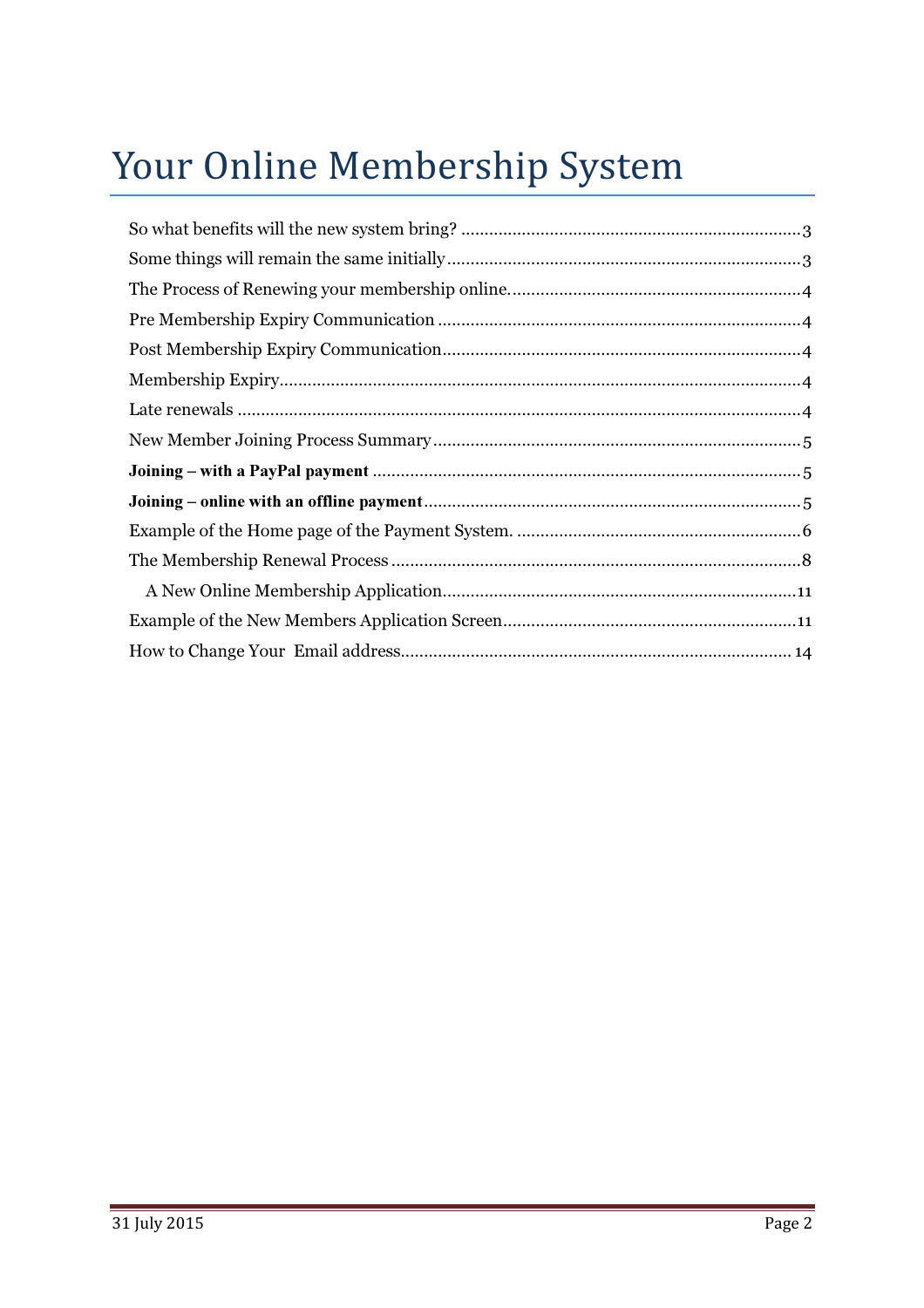## So what benefits will the new system bring?



Your committee in early 2015 decided it's time to join the 21st Century in respect to its Membership subscriptions methods. 2015 subscription season will see the start of a new era with the introduction of an online payment and membership system.

For those without a computer, or access to one, please note the old Membership system of a Membership form and Royal Mail will still be available to you!

- The ability to pay your subscription electronically
- An online Membership application process
- The ability to renew you membership online
- Keep your own details up to date
- Quicker payments methods, includes card payments
- Less trips to the post box or the post office
- Less time resolving change of postal and email addresses
- Reduced work load for the Membership Secretary
- More accurate records
- Membership Cards via email
- Offline payment methods, such as cheques etc. also catered for
- Keep informed of progress of membership application or renewal via email
- Access to the site is via a Secure user ID and Password system
- Collaboration between Membership secretary and assistant

## Some things will remain the same.

- Group Leaders will check your membership cards are valid
- The great value for your membership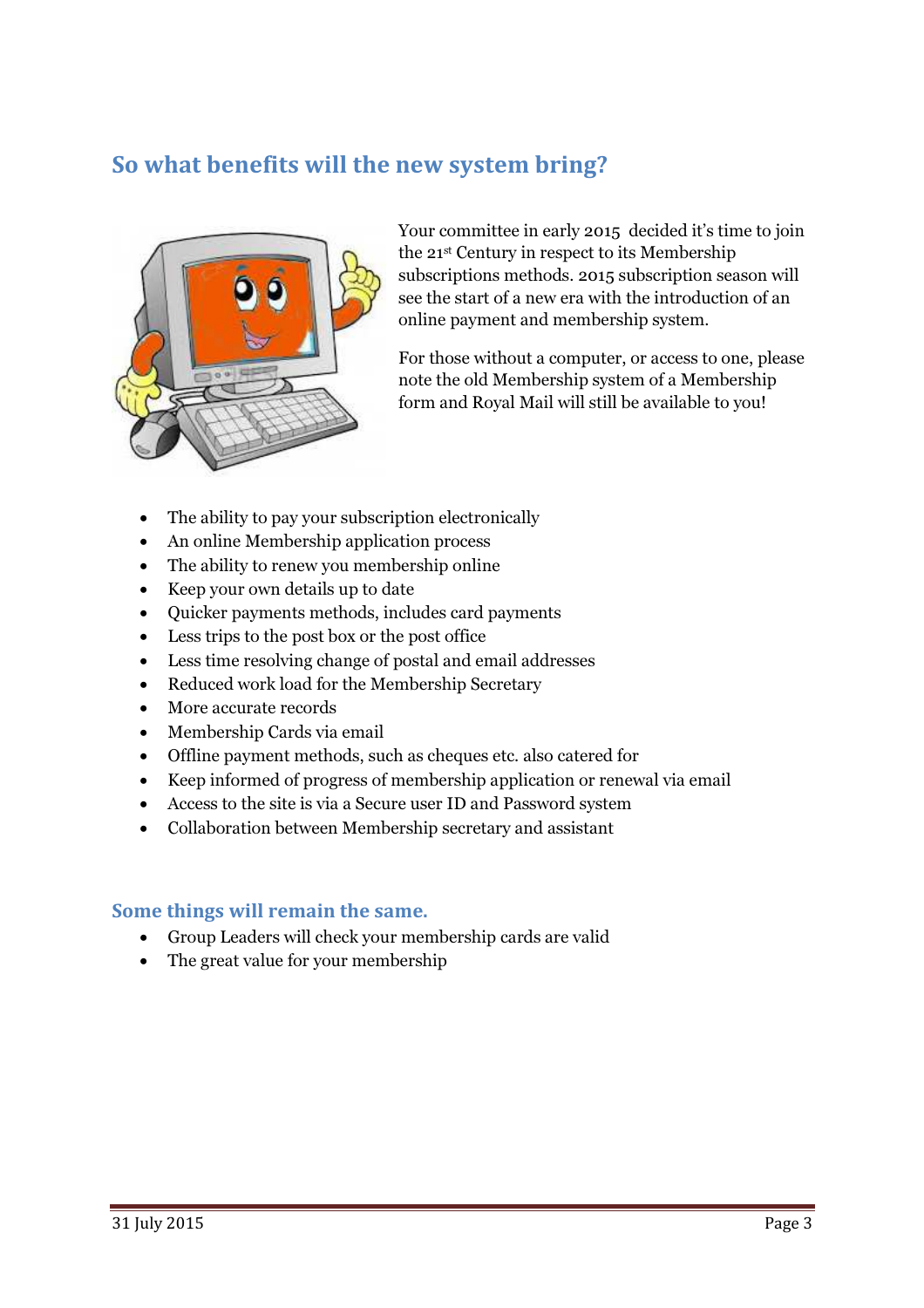## The Process of Renewing your membership online.

Memberships will be able to be renewed, up to 2 months ahead of the membership expiry date. There is no penalty for renewing ahead of date.

Example: You renew your membership 2 months ahead of renewal, your membership will be extended forward by 14 months.

If paying by offline means (for example by Cheque) your membership will be updated once the payment has been received.

If your payment is not received by the current expiry date the member will be moved from being an active membership to a pending state, this indicates on the membership system that they are no longer a paid up member.

## Pre Membership Expiry Communication

Members will receive a reminder email about their membership renewal from the membership system, 9 days and another 2 days ahead of their membership expiry date.

## Post Membership Expiry Communication

If a member has not renewed their membership and 28 days has elapsed since their membership expiry date, another email will be sent prompting the member to renew.

## Membership Expiry

Your membership will be recorded as lapsed on the anniversary of your last payment. Your membership with Tewkesbury U3A will have effectively cease. Expired membership details are retained for three months on the membership system.

Once membership has expired the member will cease to receive the TUTA magazine and any group emails sent. They will also not have access to their membership page.

## Late renewals

- If your membership has expired but you renew before your details are archived then your membership will be reinstated from the expiry date. This prevents late renewals gaining periods of free membership.
- If the data has been achieved then you will have to Join Tewkesbury U3A anew. You will have lost your accrued continuous membership period.
- This will also apply to offline renewal.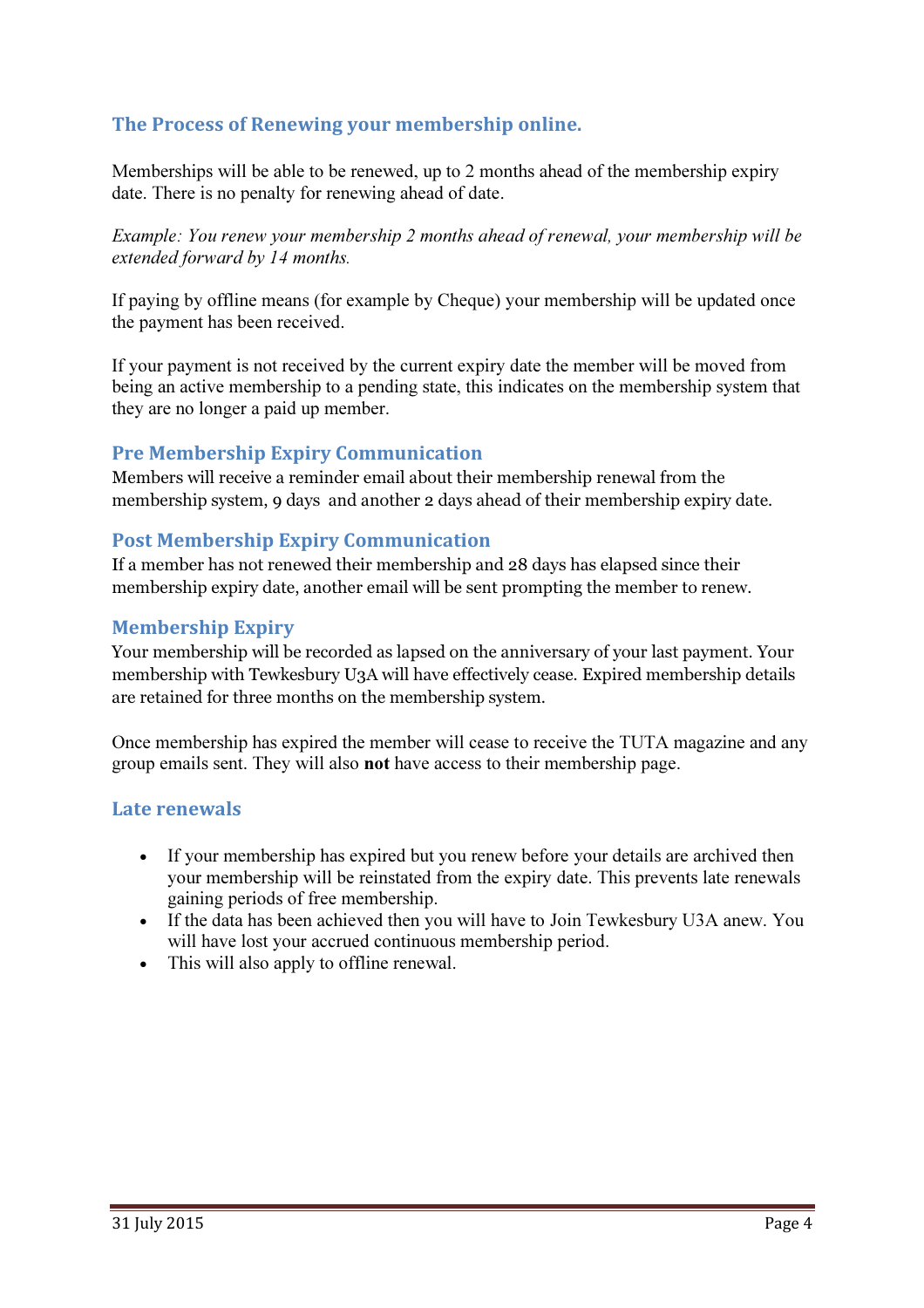## New Member Joining Process Summary

## Joining – with a PayPal payment

When a member completes their application and pays with a card they are sent a full Welcome Pack. This will include:

- Confirmation of membership details and PayPal transaction
- A message from the Membership Secretary
- A link to our latest TUTA News.
- Your electronic membership card for local printing

Your membership renewal is complete

## Joining – online with an offline payment

The membership systems can accept any form of offline payment (e.g. cash, cheque, bank transfer/Fast Payment).

When one of the offline payment methods has been chosen, the member will receive a "Welcome Pack"; however at this stage the membership card will not be included.

When the payment is received, the membership secretary will confirm its receipt on the membership system. When this is done the member will receive an email confirming their payment and an attached membership card for local printing.

If time passes and no payment is received, the membership secretary will cancel the application. The member will receive an email indicating the membership application has been cancelled.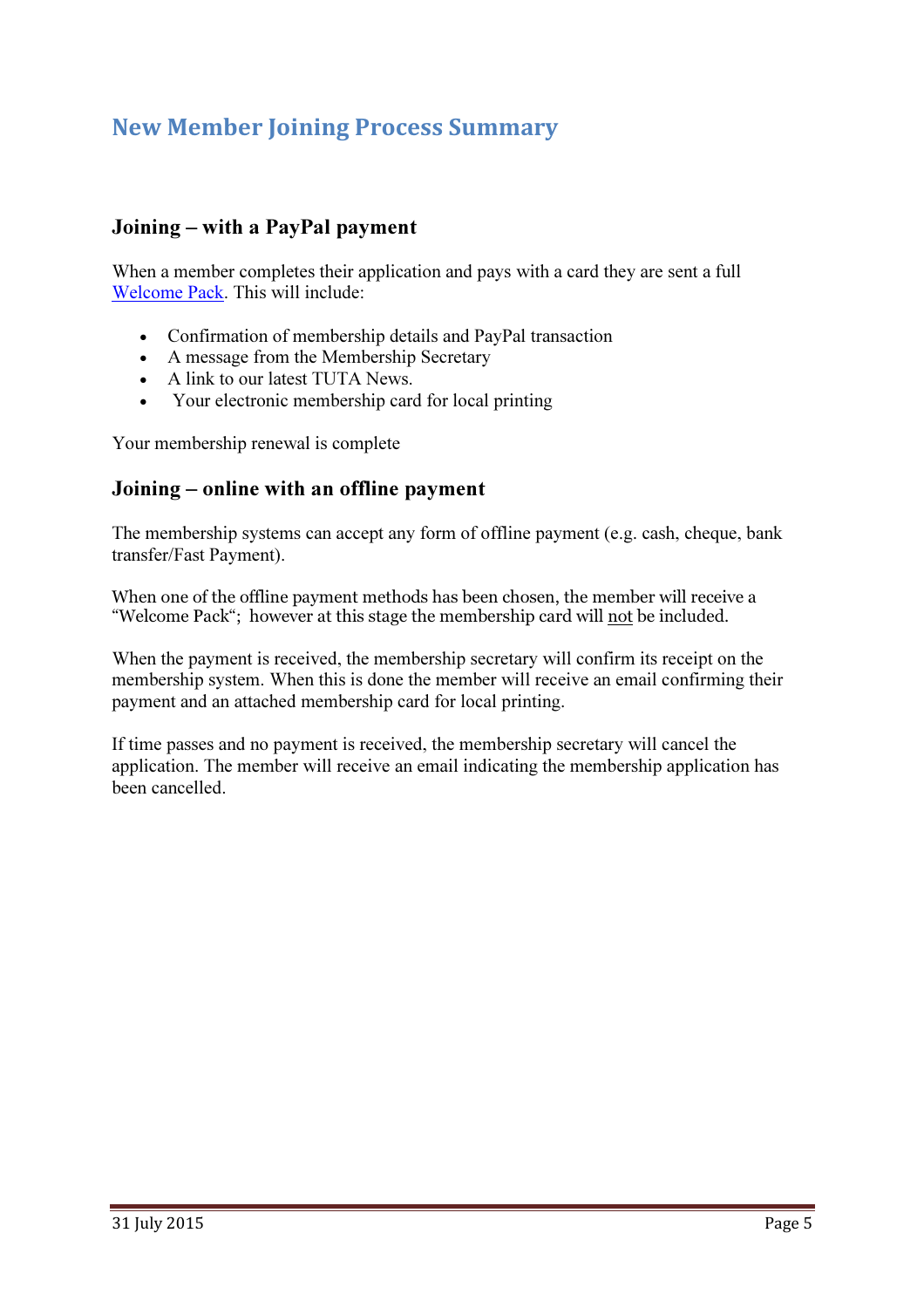## Example of the Home page of the Payment System.



#### Welcome the the Tewkesbury and District U3A Membership system.

If you wish to JOIN Tewkesbury and District U3A then please click on the Join Us / Renew button to the right of this page.

Members RENEWING their membership - Please Sign In first (Click on Sign In, at the top right of this page)..., once signed in, please check your current detail are correct, if you make any changes please click on the Save Button before continuing to the Join Us / Renew Button. Your email address is very important since it will be used to keep you informed of the progress of your application or renewal.

For manual applications please download the Membership Application Form at the foot of this page.

Use of your email address: By providing your email address you are agreeing to receive relevant Tewkesbury U3A communications through email. You will receive emails relating to your membership application/renewal process. Membership cards will be sent electronically to members using this online system. The processing of Manual applications will remain as is.

Thank You

| <b>Membership Type</b>     | Cost   |
|----------------------------|--------|
| Sole                       | £12.00 |
| Joint                      | £20.00 |
| <b>Sole Concessionary</b>  | £8.00  |
| <b>Joint Concessionary</b> | £14.00 |



#### **Contact Us**

⊡ memsec@tewkesburyu3a.org.uk

@ u3asites.org.uk/code/u3asite.php?site=138&...

#### **Memberships**

| Sole                          | £12                                       |
|-------------------------------|-------------------------------------------|
| Joint                         | f20                                       |
| Concession Sole <sup>1</sup>  | £8                                        |
| Concession Joint <sup>1</sup> | f14                                       |
|                               | <sup>1</sup> Membership requires approval |

Join Us / Renew

#### **Concessionary Rate Condition:**

A Member must be a minimum of 82 years of age and must hold current membership and also have maintained membership for 5 consecutive years to-date, joint members must also reside at the same address.

|        | <b>Optional memberships</b>                                                          |  |  |
|--------|--------------------------------------------------------------------------------------|--|--|
| Option |                                                                                      |  |  |
|        | Exisiting Members of Other U3A's should select the concessionary Sole or Joint rates |  |  |
|        |                                                                                      |  |  |

New members will click on the button  $\mathbb{R}$  button.

Existing members are requested to click on the **Sign In** button at the top right of this screen.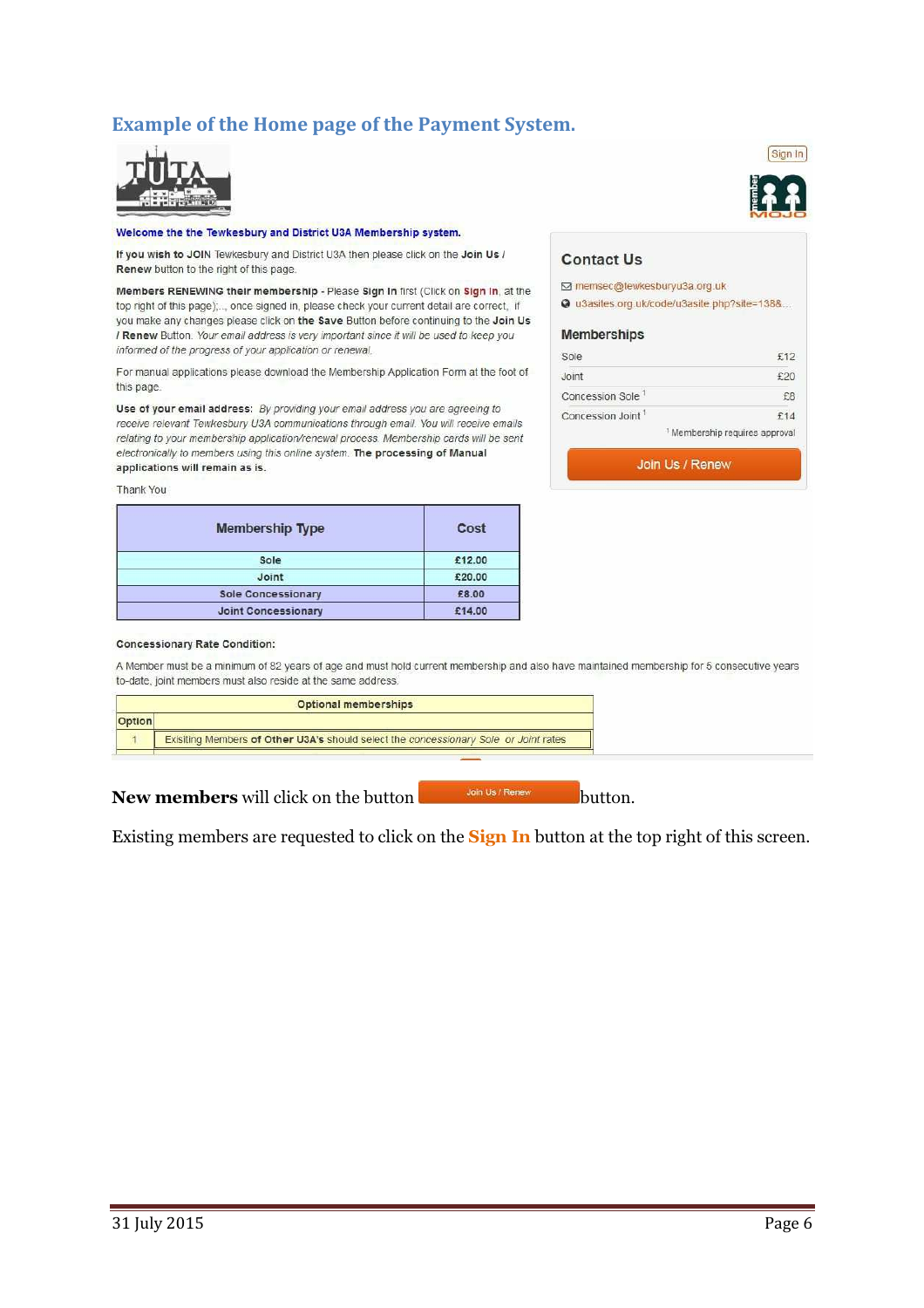



#### Sign In to Tewkesbury U3A at membermojo

Please provide your current membership address so we can send some simple instructions.

| email                 |      |
|-----------------------|------|
| noemail@email.com     |      |
| Sign In with password | Send |

Image: The Sign In Screen

If you have a password Click on 'Sign in with Password',

Else

Just enter your email address and click send. An Email will be sent to you email address entered, it will contain a link that enables you to **Sign In**. This sign in link is only valid for 2 hours. Don't forget to set up the password when you have the option.

Once signed in proceed to click on the Join Us / Renew Button.

To see the Membership application process for new memberships, please proceed to:- Page 9.

The **Renewal** process follows on the next page.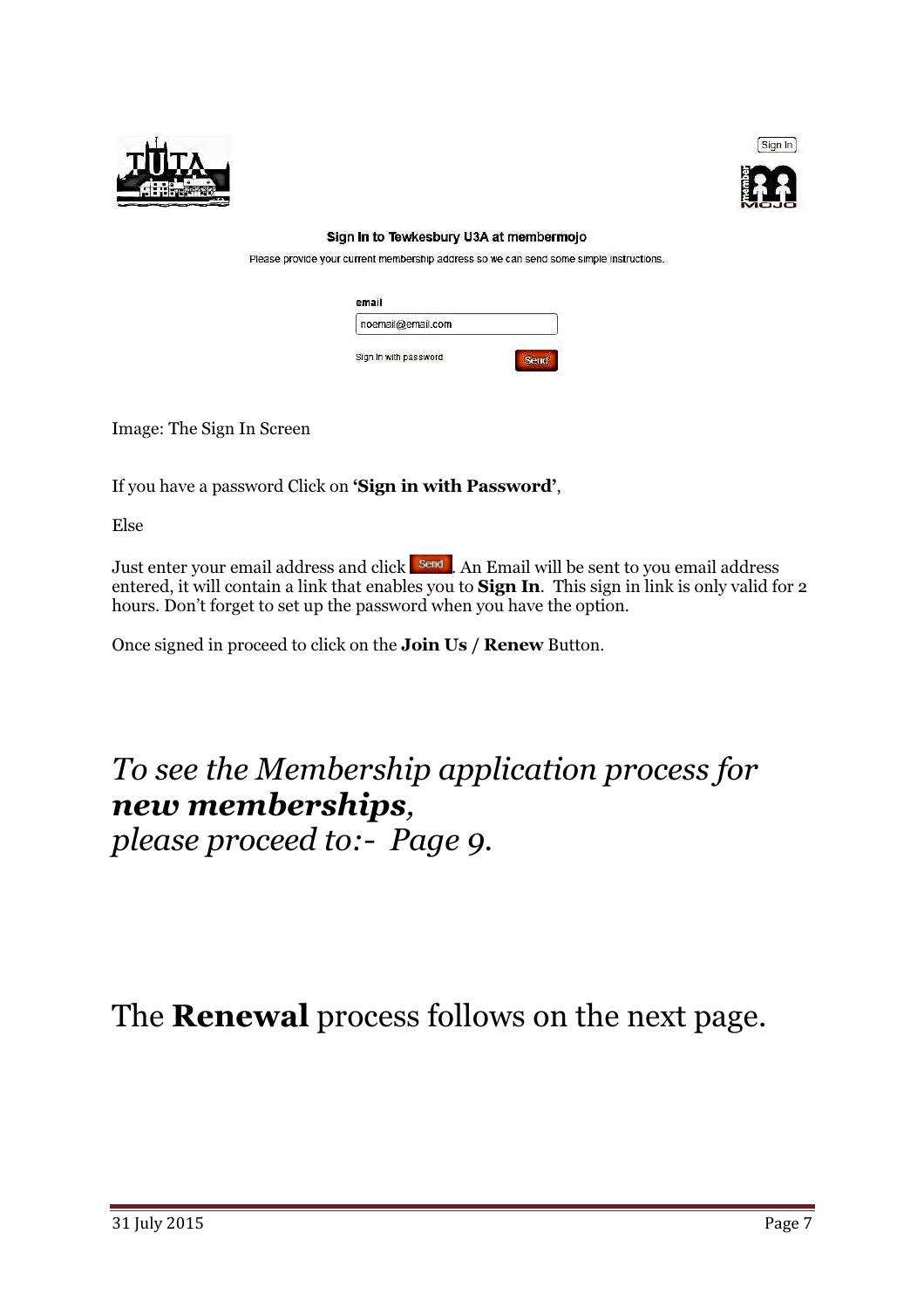## The Membership Renewal Process

Existing member will receive an email from the membership application when their membership is due to expire 9 days ahead of the renewal date.

Below is an Example of such an email,

| Dear John Hinton                                                                                        |
|---------------------------------------------------------------------------------------------------------|
| Your membership with Tewkesbury U3A is due for renewal before Sat 30 Apr 2016 and can now be renewed.   |
| Please Sign In using the link below and confirm your details and then proceed to renew your membership. |
| Please note you will not require a password.                                                            |
| Thank You                                                                                               |
| Regards                                                                                                 |
| Membership Sec                                                                                          |
| Confirm your details and renew your membership.                                                         |
| <b>Membership Enquiries</b>                                                                             |
| Any queries concerning your membership should be directed to:                                           |
| Name: John Hinton                                                                                       |
| Email: u3ajohnh@outlook.com                                                                             |
| Phone: 012345678                                                                                        |
| This message was sent to u3ajohnh@outlook.com on Tue 5 May 2015 08:01.                                  |
| Tewkesbury U3A membership queries should be sent to u3ajohnh@outlook.com.                               |
| Delivered by https://membermojo.co.uk, Club Membership Made Easy.                                       |

## Clicking on the link

Confirm your details and renew your membership

The link will take you to a Membership Renewal Screen on Membership Application web host 'MemberMoJo' See Screen shot below: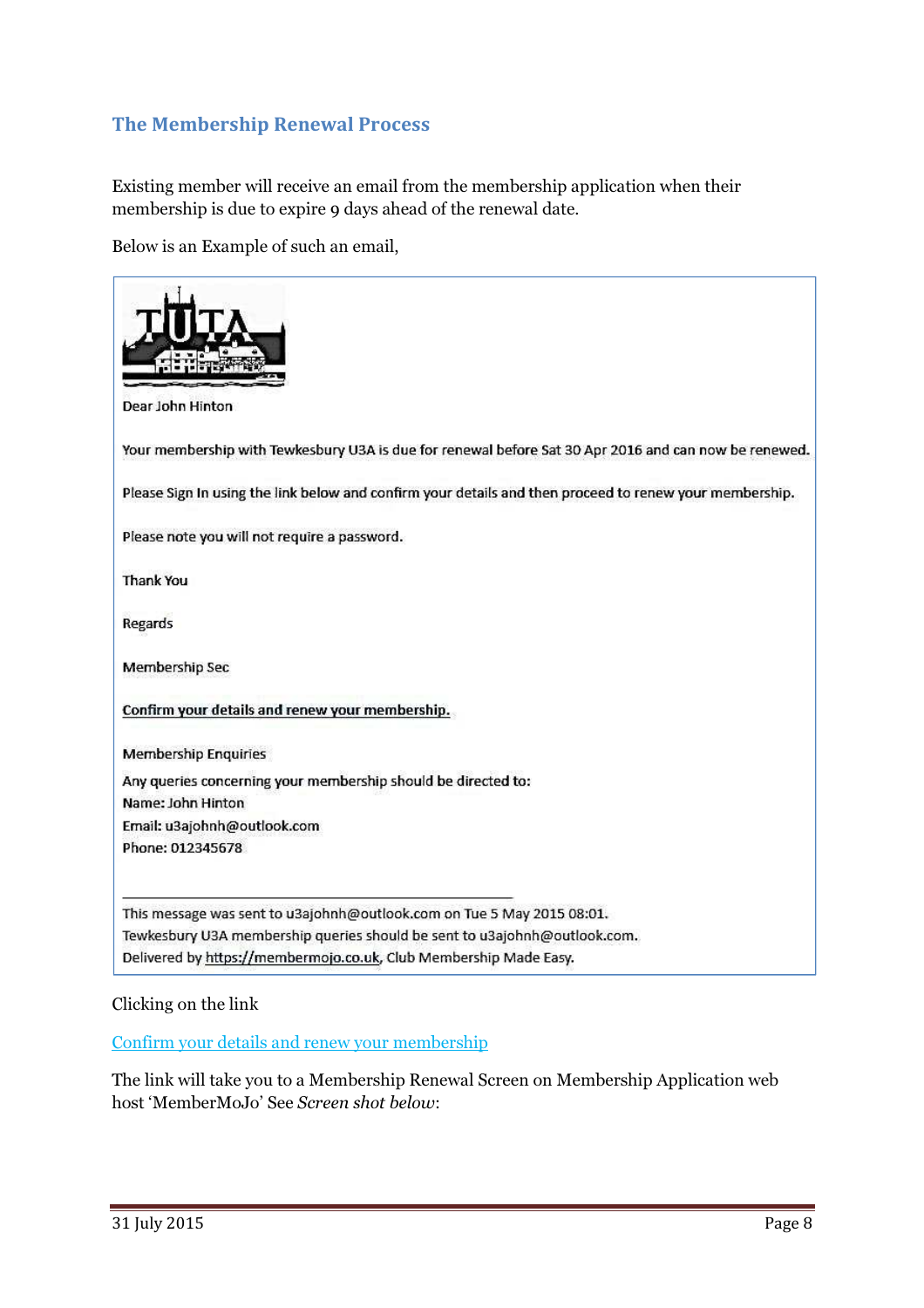| Please review your details then click Next.                                                                                                                                                                                            | You are currently signed in as John Bull (bbb@jahinton.plus.com) and your membership is due for renewal.                                                                                                                                                        |                                                                                                                                                                  |
|----------------------------------------------------------------------------------------------------------------------------------------------------------------------------------------------------------------------------------------|-----------------------------------------------------------------------------------------------------------------------------------------------------------------------------------------------------------------------------------------------------------------|------------------------------------------------------------------------------------------------------------------------------------------------------------------|
| To create a new membership that shares your email click here.                                                                                                                                                                          |                                                                                                                                                                                                                                                                 |                                                                                                                                                                  |
| Title                                                                                                                                                                                                                                  | * First name                                                                                                                                                                                                                                                    | * Last name                                                                                                                                                      |
| $\overline{ }$<br>Mr                                                                                                                                                                                                                   | John                                                                                                                                                                                                                                                            | Bull                                                                                                                                                             |
| Mr, Mrs, Miss, Ms, Dr, Revn or Capt<br>* Email                                                                                                                                                                                         | Please enter your First/Given Name<br>Year of Birth                                                                                                                                                                                                             | Please enter your Family/Surname Name<br>Contact number                                                                                                          |
| Your em ail address                                                                                                                                                                                                                    | 1947                                                                                                                                                                                                                                                            | 046827                                                                                                                                                           |
| Please enter your own email address. If you do not<br>have an email address, please download our<br>Membership form from the Tewkesbury U3A<br>website. Please search/google Tewkesbury U3A'<br>in your Browser - Thanks<br>Membership | In order to tune our Groups to the needs of our<br>membership it is useful for us to know the age<br>profile of our members. Please enter your year of<br>your Birth. EXAMPLE: If you were born on the 1 Jun<br>1936, Please enter 1936 in this box. Thank You. | Please enter your contact telphone number. Thank<br>You                                                                                                          |
| Joint - £20                                                                                                                                                                                                                            | $\overline{\phantom{0}}$                                                                                                                                                                                                                                        |                                                                                                                                                                  |
| Additional members are added on the next page. Expires 30/04/2016.<br>* House-Road                                                                                                                                                     | To choose the membership type you require, please click on the down arrow and select the membership you require.Thank You<br><b>Address</b>                                                                                                                     | Address.                                                                                                                                                         |
| <b>Bull House</b>                                                                                                                                                                                                                      |                                                                                                                                                                                                                                                                 |                                                                                                                                                                  |
| Please enter your House Number or Name AND<br>the Street or Road Name.                                                                                                                                                                 | ** optional explanation text **                                                                                                                                                                                                                                 | ** optional explanation text **                                                                                                                                  |
| * Town                                                                                                                                                                                                                                 | * County                                                                                                                                                                                                                                                        | * Postcode                                                                                                                                                       |
| Tewkebury                                                                                                                                                                                                                              | Glouc                                                                                                                                                                                                                                                           | GL11WE                                                                                                                                                           |
| Please enter your town<br>Gift aid                                                                                                                                                                                                     | Please enter you countyname                                                                                                                                                                                                                                     | Please enter your Postcode.                                                                                                                                      |
| <b>Email TUTA</b>                                                                                                                                                                                                                      |                                                                                                                                                                                                                                                                 | If you are a Tax payer please consider Gift Aiding Your Membership. If you gift aid, Tewkesbury U3A will receive £1.25 for evey £1 of your membership. Thank You |
|                                                                                                                                                                                                                                        | The ditridution cost of sending Quarterly Magzine TUTA by post is costly. If you would like TUTA sent via email please select Yes. Thank You                                                                                                                    |                                                                                                                                                                  |
| Photo                                                                                                                                                                                                                                  |                                                                                                                                                                                                                                                                 |                                                                                                                                                                  |
|                                                                                                                                                                                                                                        |                                                                                                                                                                                                                                                                 |                                                                                                                                                                  |

Check your details are correct.

Should you wish to have your photo on your membership card, you may upload one by clicking on Change Photo and following the instructions on uploading

Then press NEXT. The payment screen will be presented to you. Screen shot below shows a Card Payment option selected.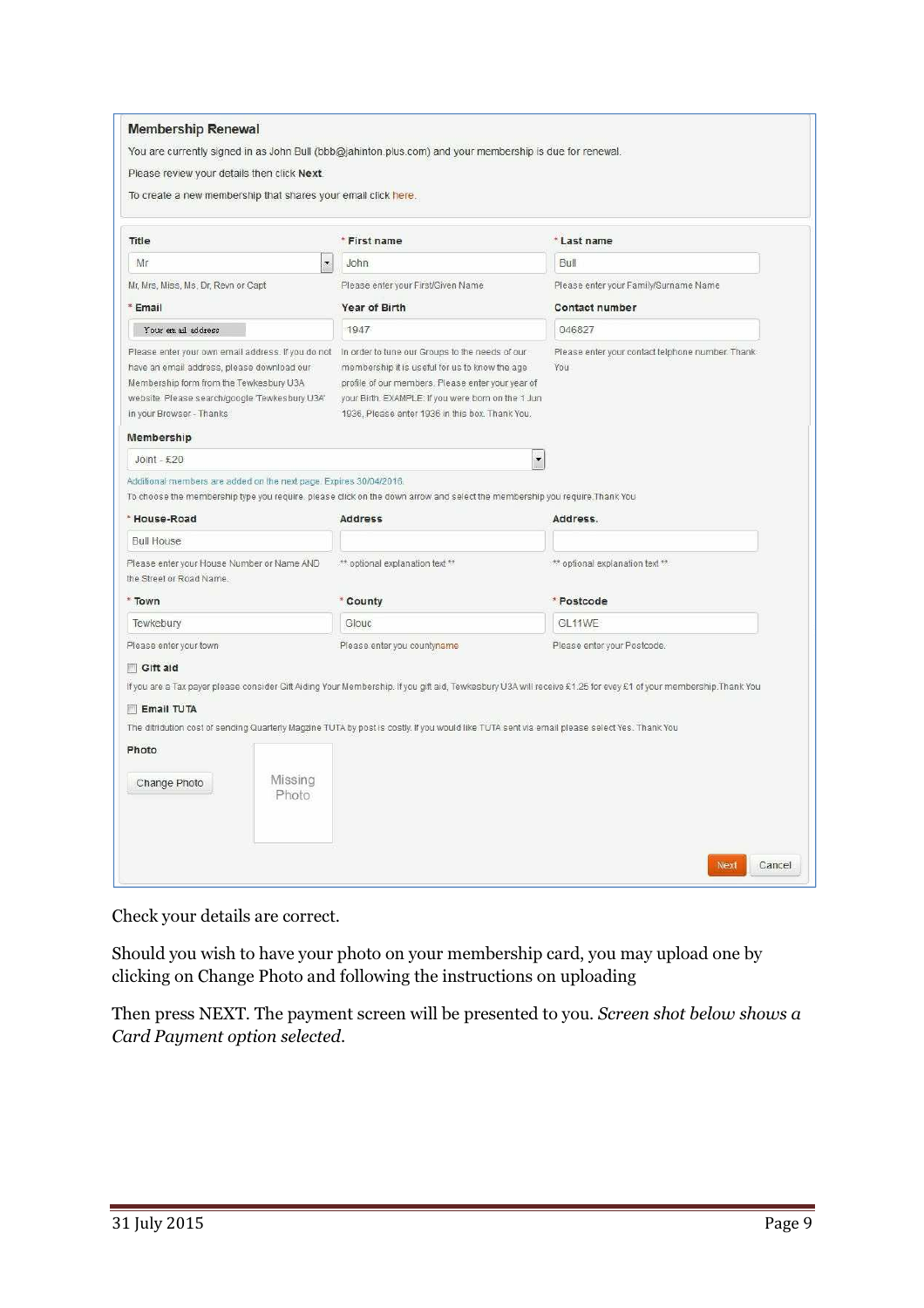|                                                                | Sign In                                                                                                                                                                                                                           |
|----------------------------------------------------------------|-----------------------------------------------------------------------------------------------------------------------------------------------------------------------------------------------------------------------------------|
|                                                                |                                                                                                                                                                                                                                   |
| <b>Payment Due</b>                                             |                                                                                                                                                                                                                                   |
| Membership: Sole                                               | £12.00                                                                                                                                                                                                                            |
| <b>Payment Options</b>                                         |                                                                                                                                                                                                                                   |
| Pay with PayPal using your PayPal account or credit/debit card |                                                                                                                                                                                                                                   |
| $\circledcirc$<br>PayPar<br>The safer, easier way to pay.      |                                                                                                                                                                                                                                   |
| the PayPal login page.                                         | You will be taken to the PayPal website to complete payment. To pay by card select 'Check Out as a Guest' or 'Pay with a debit or credit card' on                                                                                 |
| Pay with Cheque, Standing Order or Direct Debit                |                                                                                                                                                                                                                                   |
| Cheque                                                         |                                                                                                                                                                                                                                   |
| Standing Order                                                 |                                                                                                                                                                                                                                   |
| <b>C</b> Direct Debit                                          |                                                                                                                                                                                                                                   |
| Glouc GL20 1TW                                                 | CHEQUE PAYMENT:Cheques should be made payable to Tewkesbury U3A and sent to Membership Secretary 13 Tewkesbury Rd Tewkesbury,                                                                                                     |
|                                                                | STANDING ORDER: Should be set up as Follows: To setup to pay Tewkesbury U3A                                                                                                                                                       |
|                                                                | Sort code 11-11-11 Ac 00123456. For the Payment Reference - please use your Lastename/Surname and Postcode. Please see example below<br>Example John Broom lives at postcode GL20 1AS  Ref for J Brooms payment is:- BroomGL201AS |
|                                                                | DIRECT DEBIT: Please contact the Membership Secretary on 012345678 to Request DD Form                                                                                                                                             |
|                                                                | Payment instructions will be also be sent to you by email. Your membership will be activated once this payment has been received.                                                                                                 |
| Back                                                           | Pay with PayPal<br>Cancel                                                                                                                                                                                                         |

The Applicant is presented with a Payment Screen. Shown above, the PayPal option has been selected. This is the option that will handle the card payments. No card details will be held within the membership system. Card transactions are directly with PayPal.

The Applicant would then click the  $\begin{bmatrix} \text{Pay with PayPal} \\ \text{button, the applicant will be taken to} \end{bmatrix}$ the PayPal system, where the card detail etc. are taken and the payment is completed. For greater detail on using the Card Payment option please see document: "Renewal Process Card Payments" also available on the Tewkesnury and District U3A website

Post this transaction: The applicant will then automatically be sent an email confirming their Membership

If the cheque option were selected, the member would receive confirmation of their application. The Membership Secretary is also notified of the action. On Receipt of the Cheque, the membership secretary will update the membership system and a further email will be sent to the Membership Applicant welcoming them to membership of Tewkesbury  $\&$ District U3A.

## Membership Document;

In both of the above situations, included in the Members confirmation email will be a Membership Document for local printing. The membership card is being phased out completely in 2016. Members that have no local printing facility should then contact the Membership Secretary who will then send a Paper copy of the Membership Document by post.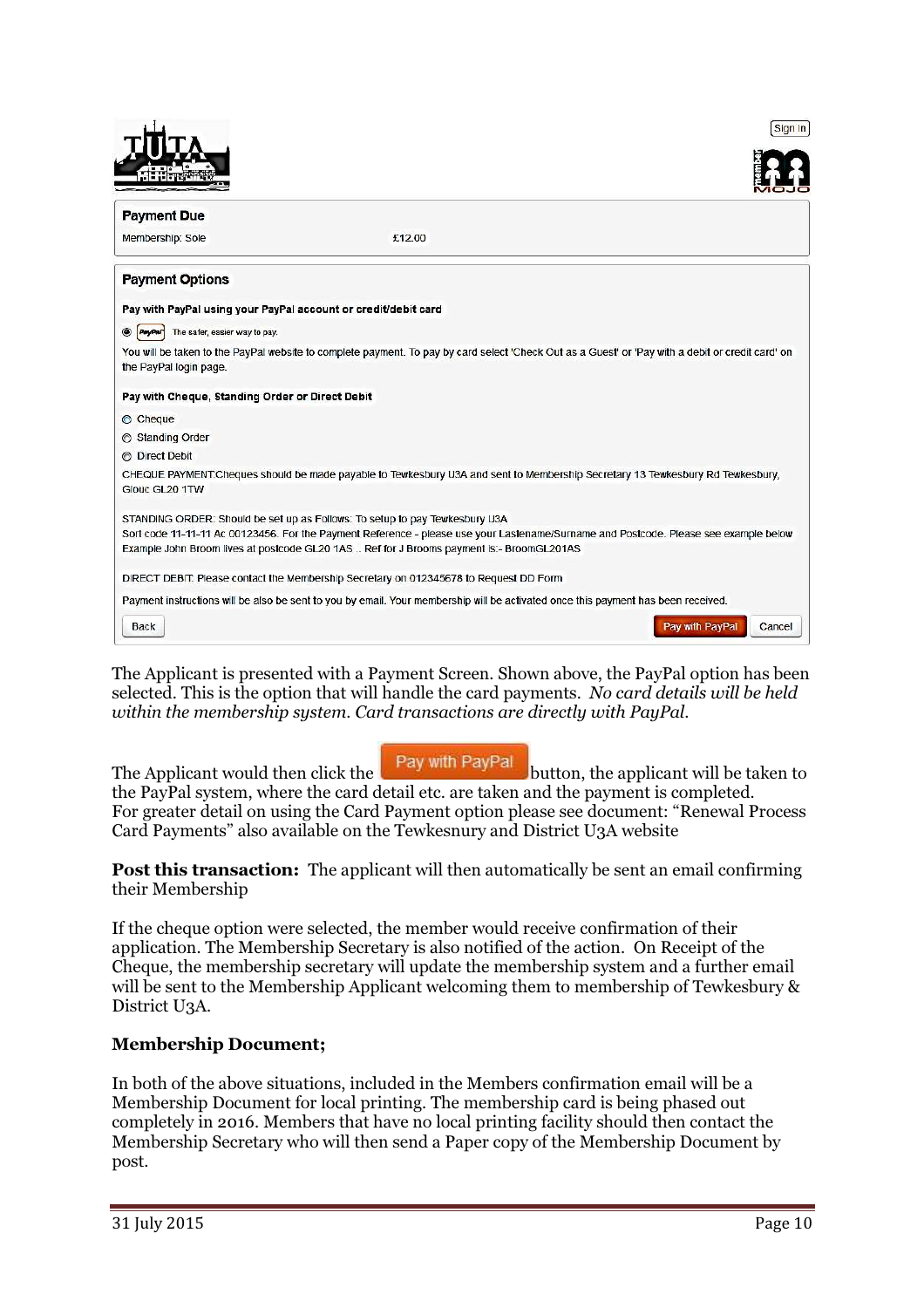## A New Online Membership Application



#### Welcome the the Tewkesbury and District U3A Membership system.

If you wish to JOIN Tewkesbury and District U3A then please click on the Join Us / Renew button to the right of this page.

Members RENEWING their membership - Please Sign In first (Click on Sign In, at the top right of this page),..., once signed in, please check your current detail are correct, if you make any changes please click on the Save Button before continuing to the Join Us / Renew Button. Your email address is very important since it will be used to keep you informed of the progress of your application or renewal.

For manual applications please download the Membership Application Form at the foot of this page

Use of your email address: By providing your email address you are agreeing to receive relevant Tewkesbury U3A communications through email. You will receive emails relating to your membership application/renewal process. Membership cards will be sent electronically to members using this online system. The processing of Manual applications will remain as is.

Thank You

| <b>Membership Type</b>     | Cost   |
|----------------------------|--------|
| Sole                       | £12.00 |
| Joint                      | £20.00 |
| <b>Sole Concessionary</b>  | £8.00  |
| <b>Joint Concessionary</b> | £14.00 |

# Sign In

#### **Contact Us**

⊡ memsec@tewkesburyu3a.org.uk

2 u3asites.org.uk/code/u3asite.php?site=138&...

#### **Memberships**

| Sole                          | £12                                       |
|-------------------------------|-------------------------------------------|
| Joint                         | £20                                       |
| Concession Sole <sup>1</sup>  | £8                                        |
| Concession Joint <sup>1</sup> | £14                                       |
|                               | <sup>1</sup> Membership requires approval |

Join Us / Renew

#### **Concessionary Rate Condition:**

A Member must be a minimum of 82 years of age and must hold current membership and also have maintained membership for 5 consecutive years to-date, joint members must also reside at the same address.

| Optional memberships                                                                 |  |  |  |
|--------------------------------------------------------------------------------------|--|--|--|
| ' lOption                                                                            |  |  |  |
| Exisiting Members of Other U3A's should select the concessionary Sole or Joint rates |  |  |  |
|                                                                                      |  |  |  |

Example of the New Members Application Screen

This is the screen that a new member wishing to join the Tewkesbury & District U3A will Come to. The page is at: www.membermojo.co.uk/tuta New members will click on the button Join Us / Renew.

#### Join Us / Renew

Clicking this button will take you to the following Page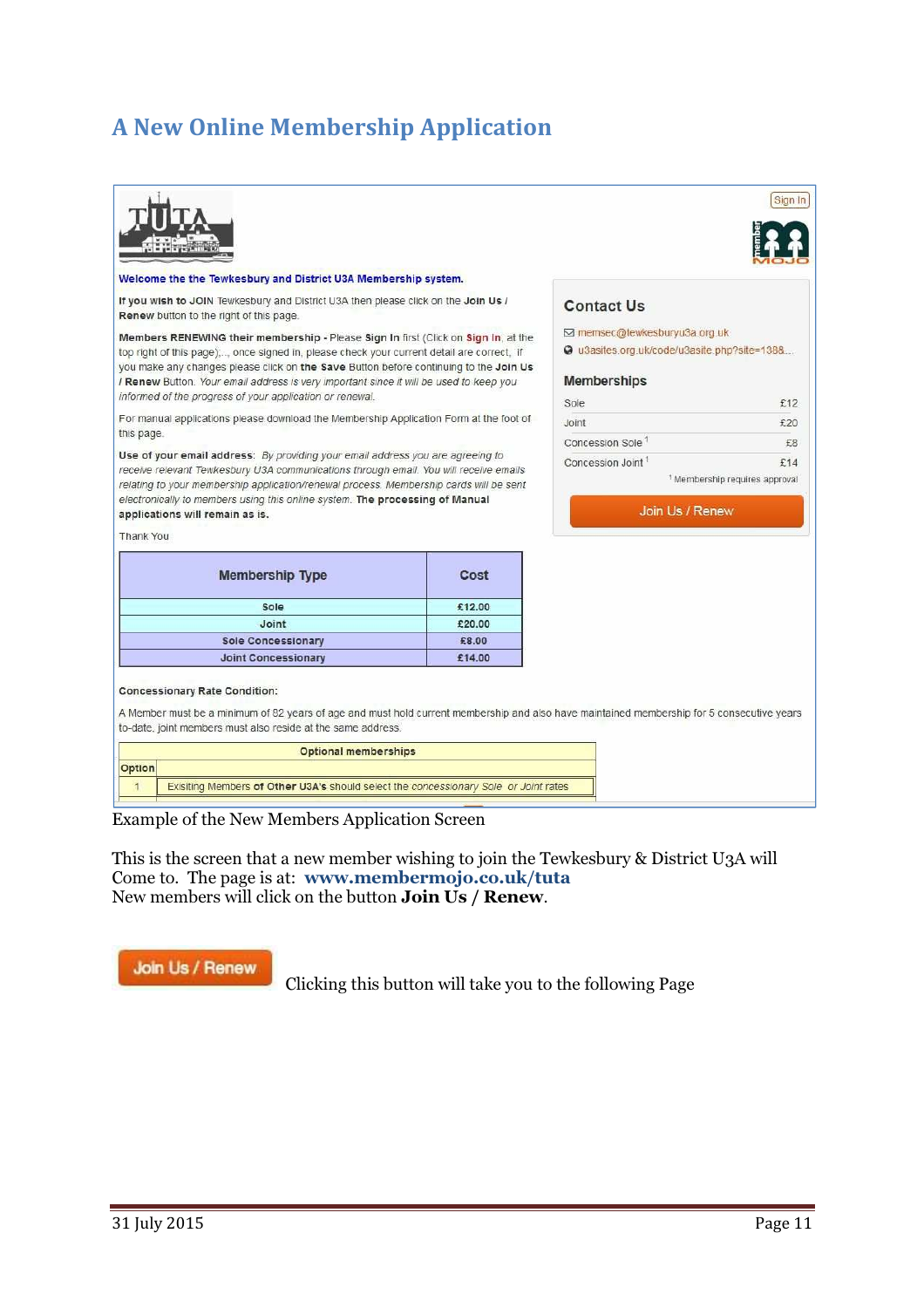



#### **New Membership Application**

You are applying for a new membership with Tewkesbury U3A. Please provide us with some information about you.

If you are renewing an existing or recently expired membership please Sign In first. Signing in does not require a password.

| * Title                                                                                                                                                                                                                  | * First name                                                                                                                                                                                                                                                    | * Last name                                                                                                                                                      |
|--------------------------------------------------------------------------------------------------------------------------------------------------------------------------------------------------------------------------|-----------------------------------------------------------------------------------------------------------------------------------------------------------------------------------------------------------------------------------------------------------------|------------------------------------------------------------------------------------------------------------------------------------------------------------------|
| $\ddot{\phantom{0}}$<br>$-$ select $-$                                                                                                                                                                                   |                                                                                                                                                                                                                                                                 |                                                                                                                                                                  |
| Required field.<br>Mr, Mrs, Miss, Ms, Dr, Revn or Capt                                                                                                                                                                   | Please enter your First/Given Name                                                                                                                                                                                                                              | Please enter your Family/Surname Name                                                                                                                            |
| * Email                                                                                                                                                                                                                  | Year of Birth                                                                                                                                                                                                                                                   | <b>Contact number</b>                                                                                                                                            |
| Please enter your own email address. If you do not<br>have an email address, please download our<br>Membership form from the Tewkesbury U3A<br>website. Please search/google Tewkesbury U3A'<br>in your Browser - Thanks | In order to tune our Groups to the needs of our<br>membership it is useful for us to know the age<br>profile of our members. Please enter your year of<br>your Birth. EXAMPLE: If you were born on the 1 Jun<br>1936, Please enter 1936 in this box. Thank You. | Please enter your contact telphone number. Thank<br>You                                                                                                          |
| * Membership                                                                                                                                                                                                             |                                                                                                                                                                                                                                                                 |                                                                                                                                                                  |
| $-$ select $-$                                                                                                                                                                                                           |                                                                                                                                                                                                                                                                 |                                                                                                                                                                  |
|                                                                                                                                                                                                                          | To choose the membership type you require, please click on the down arrow and select the membership you require. Thank You                                                                                                                                      |                                                                                                                                                                  |
| * House-Road                                                                                                                                                                                                             | <b>Address</b>                                                                                                                                                                                                                                                  | Address.                                                                                                                                                         |
| Please enter your House Number or Name AND<br>the Street or Road Name.<br>* Town                                                                                                                                         | ** optional explanation text **<br>* County                                                                                                                                                                                                                     | ** optional explanation text **<br>* Postcode                                                                                                                    |
| Please enter your town                                                                                                                                                                                                   | Please enter you countyname                                                                                                                                                                                                                                     | Please enter your Postcode.                                                                                                                                      |
| Gift aid                                                                                                                                                                                                                 |                                                                                                                                                                                                                                                                 |                                                                                                                                                                  |
|                                                                                                                                                                                                                          |                                                                                                                                                                                                                                                                 | If you are a Tax payer please consider Gift Aiding Your Membership. If you gift aid, Tewkesbury U3A will receive £1.25 for evey £1 of your membership. Thank You |
| <b>E</b> Email TUTA                                                                                                                                                                                                      |                                                                                                                                                                                                                                                                 |                                                                                                                                                                  |
|                                                                                                                                                                                                                          | The ditridution cost of sending Quarterly Magzine TUTA by post is costly. If you would like TUTA sent via email please select Yes. Thank You                                                                                                                    |                                                                                                                                                                  |
| Missing<br>Change Photo<br>Photo                                                                                                                                                                                         |                                                                                                                                                                                                                                                                 |                                                                                                                                                                  |
| Photo                                                                                                                                                                                                                    |                                                                                                                                                                                                                                                                 | <b>Next</b><br>Cancel                                                                                                                                            |

The new member applicate will complete this form and then click  $\Box$ .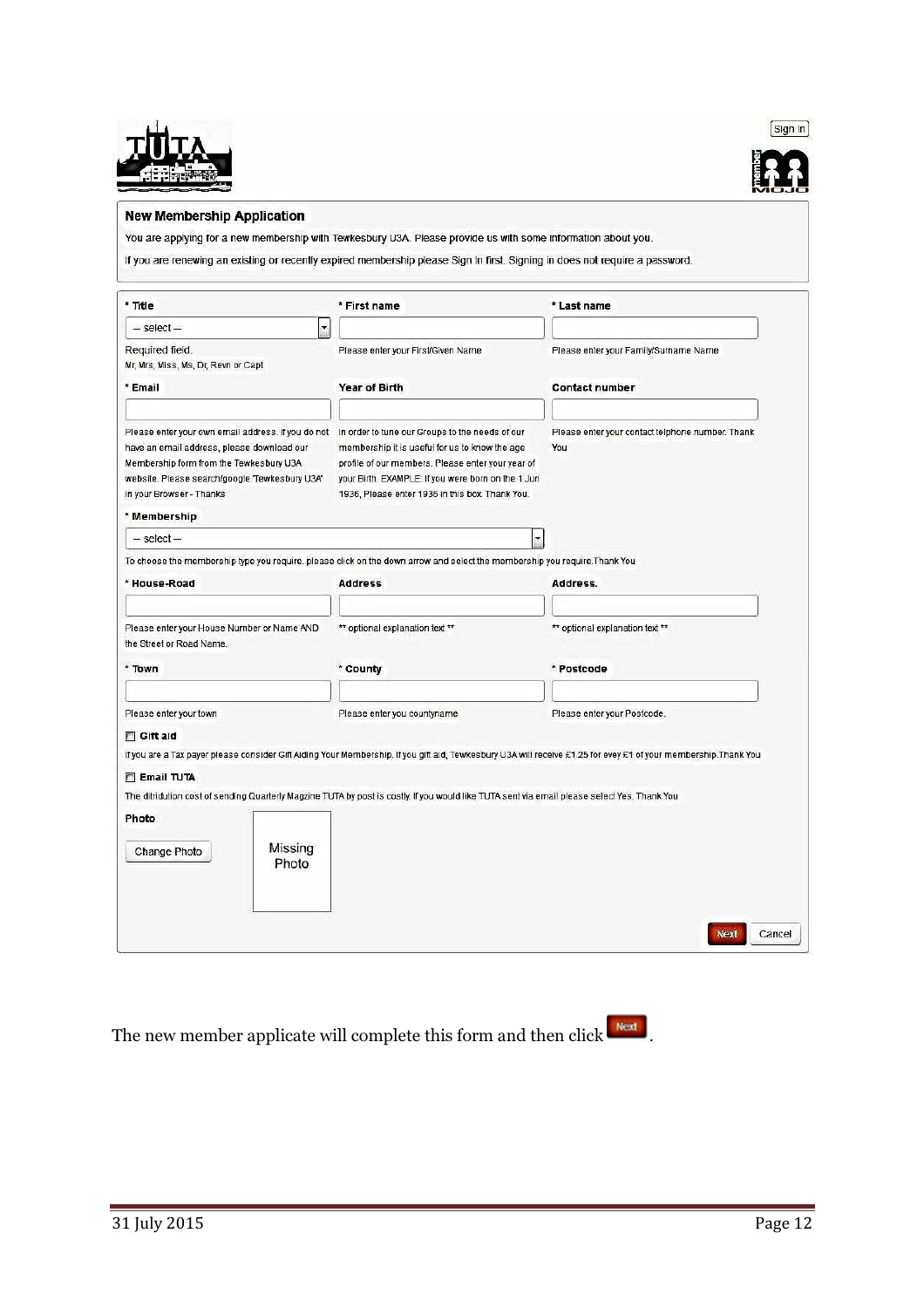The Applicant will then be presented with a Payment Screen. Here the PayPal option has been selected. This is the option that will handle the card payments. No card details will be held within the membership system. Card transactions are directly with PayPal.

|  | Pay with PayPal |
|--|-----------------|
|  |                 |
|  |                 |

The Applicant would then click the  $\frac{1}{2}$  Fay will Eay Fay button; the applicant would be taken then to PayPal system, where the card detail etc. is taken and the payment is completed.

For a more in depth look at this option: Find "Renewal Process Card ayment" available on our website.

|                                                                | Sign In                                                                                                                                                                                                                                                                                                          |
|----------------------------------------------------------------|------------------------------------------------------------------------------------------------------------------------------------------------------------------------------------------------------------------------------------------------------------------------------------------------------------------|
|                                                                |                                                                                                                                                                                                                                                                                                                  |
| <b>Payment Due</b>                                             |                                                                                                                                                                                                                                                                                                                  |
| Membership: Sole                                               | £12.00                                                                                                                                                                                                                                                                                                           |
| <b>Payment Options</b>                                         |                                                                                                                                                                                                                                                                                                                  |
| Pay with PayPal using your PayPal account or credit/debit card |                                                                                                                                                                                                                                                                                                                  |
| The safer, easier way to pay.<br>۰<br><b>PayPar</b>            |                                                                                                                                                                                                                                                                                                                  |
| the PayPal login page.                                         | You will be taken to the PayPal website to complete payment. To pay by card select 'Check Out as a Guest' or 'Pay with a debit or credit card' on                                                                                                                                                                |
| Pay with Cheque, Standing Order or Direct Debit                |                                                                                                                                                                                                                                                                                                                  |
| Cheque                                                         |                                                                                                                                                                                                                                                                                                                  |
| Standing Order                                                 |                                                                                                                                                                                                                                                                                                                  |
| <b>O</b> Direct Debit                                          |                                                                                                                                                                                                                                                                                                                  |
| Glouc GL20 1TW                                                 | CHEQUE PAYMENT:Cheques should be made payable to Tewkesbury U3A and sent to Membership Secretary 13 Tewkesbury Rd Tewkesbury,                                                                                                                                                                                    |
|                                                                | STANDING ORDER: Should be set up as Follows: To setup to pay Tewkesbury U3A<br>Sort code 11-11-11 Ac 00123456. For the Payment Reference - please use your Lastename/Surname and Postcode. Please see example below<br>Example John Broom lives at postcode GL20 1AS  Ref for J Brooms payment is:- BroomGL201AS |
|                                                                | DIRECT DEBIT: Please contact the Membership Secretary on 012345678 to Request DD Form                                                                                                                                                                                                                            |
|                                                                | Payment instructions will be also be sent to you by email. Your membership will be activated once this payment has been received.                                                                                                                                                                                |
| Back                                                           | Pay with PayPal<br>Cancel                                                                                                                                                                                                                                                                                        |

On completion, the applicant will then be sent an email confirming their Membership.

If the cheque option were selected the member would receive confirmation of their application. The Membership Secretary is also notified of the action. On Receipt of the Cheque the Membership Secretary will update the membership system and a further email will be sent to the Membership Applicant welcoming them to membership of Tewkesbury U3A.

## Membership Document;

In both of the above situations, included in the Members confirmation email will be a Membership Document for local printing. The membership card is being phased out completely in 2016. Members that have no local printing facility should then contact the Membership Secretary who will then send a Paper copy of the Membership Document by post.